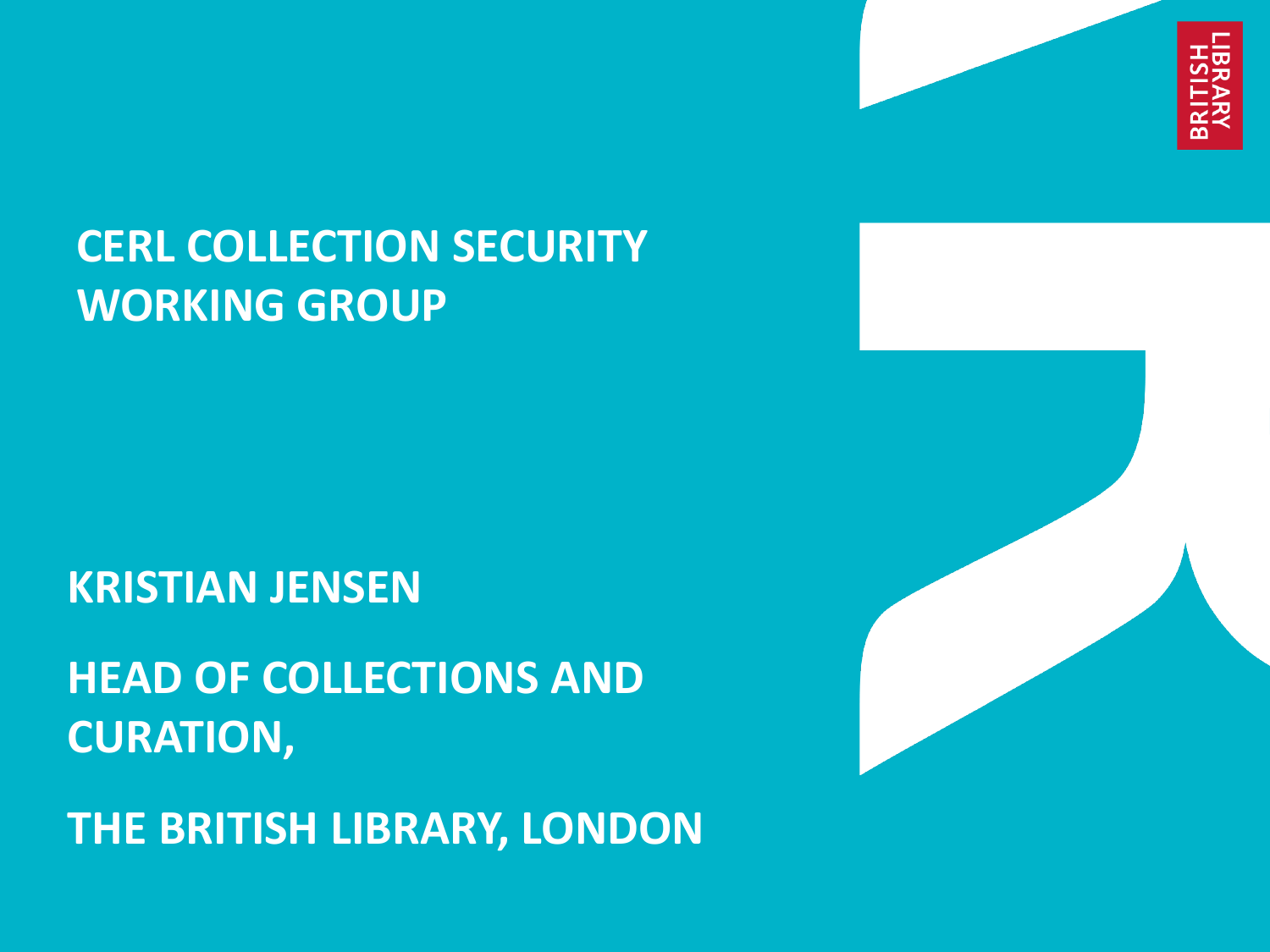

#### CONSORTIUM of EUROPEAN RESEARCH LIBRARIES

Home | Resources | Services | Publications | Collaboration | Joining CERL | About CERL |

Collaboration

**CERL Working Groups** Manuscript Experts Group **Security Network** 

Joint LIBER WG

**European Projects** 

Manutius Network 2015

Search

News | Contact | Index | Login

You are here: Home » CERL's Collaboration Network » Security Network

## **Security Network**

Following a spate of serious trans-border thefts from major European libraries, a Conference on Library Security Management was held under the auspices of LIBER in the Royal Library, Copenhagen, in May 2002, which formulated and endorsed The Copenhagen Principles (14 May 2002 / see below). With the support of the LIBER Executive Board, the Royal Library, Copenhagen, set up the LIBER Security Network in December 2002. From January 2013 the Security Network is hosted by CERL.

Libraries and Archives may join the Security Network, and participate in the working group and the Security Network conferences. Each institution may nominate one member of staff (typically the Head of Security or equivalent) to participate in the Security Network mailing list. This mailing list is a secure environment for the exchange of confidential information regarding incidents of criminal activity witnessed in member institutions.

#### Members of the Working Group

Kristian Jensen (Chair), British Library Denis Bruckmann, Bibliothèque nationale de France Per Cullhed, Uppsala University Library, Uppsala Jacqueline Lambert, Royal Library, Brussels Claus Friis, Royal Library, Copenhagen Gabriela Grossenbacher, Swiss National Library Charlotte Rohde, Royal Library, Copenhagen Adalbert Roth, Biblioteca Apostolica Vaticana Theo Vermeulen, Royal Library, The Hague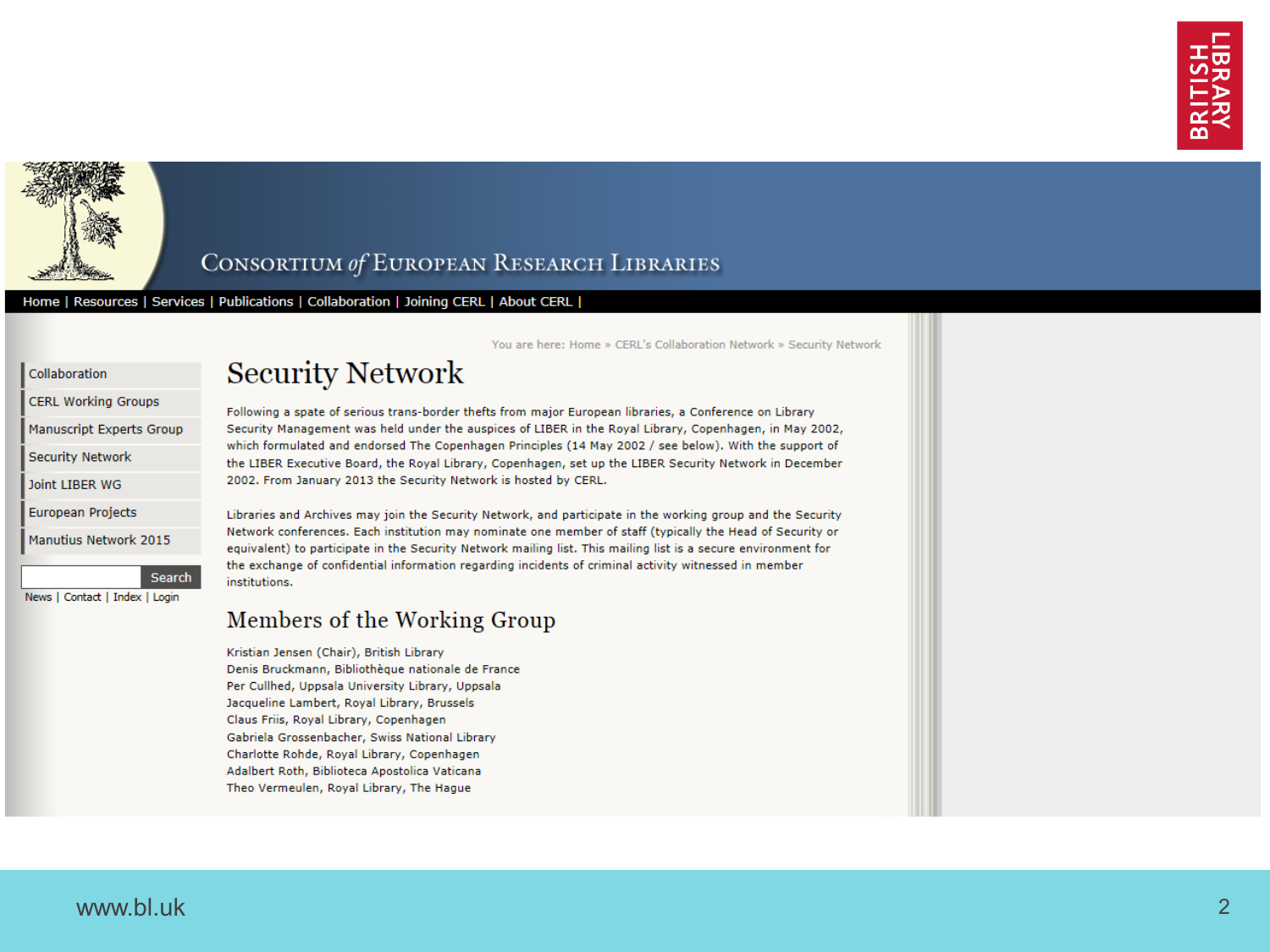

**Remit**

**To coordinate information about on-going security issues of relevance for collections within the scope of CERL, through the CERL Library Security Network and through other appropriate channels**

**To monitor and disseminate information on emerging methods and technologies in library crime prevention and detection**

**To identify emerging areas of vulnerability or concern**

**To coordinate access to important documents on legislation, policy and practice relating to collection security**

**To provide guidance on building robust collection security policy and practice relating to threats to collections**

**To organise events for information exchange, as well as skills development**

**To serve as an interface with security networks in related sectors**

www.bl.uk  $3$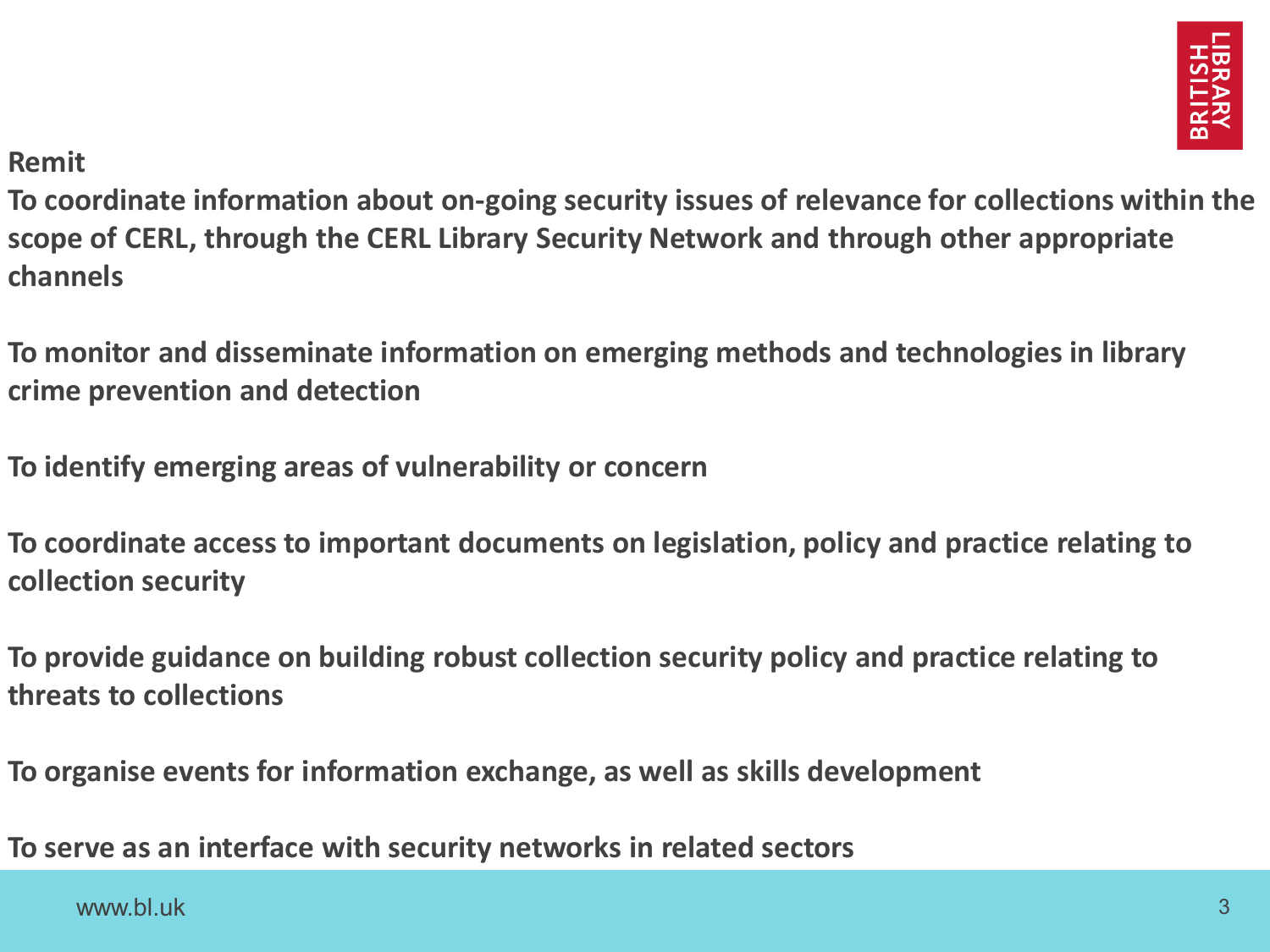- **Secure communications network**
- **Conferences – exchange information –explore new ways of securing collections - ensure high profile within institutions –**
- **Net work for informal consultation ("ask a friend")**
- **Collaborate on research projects?**
- **Bench marking - guidance**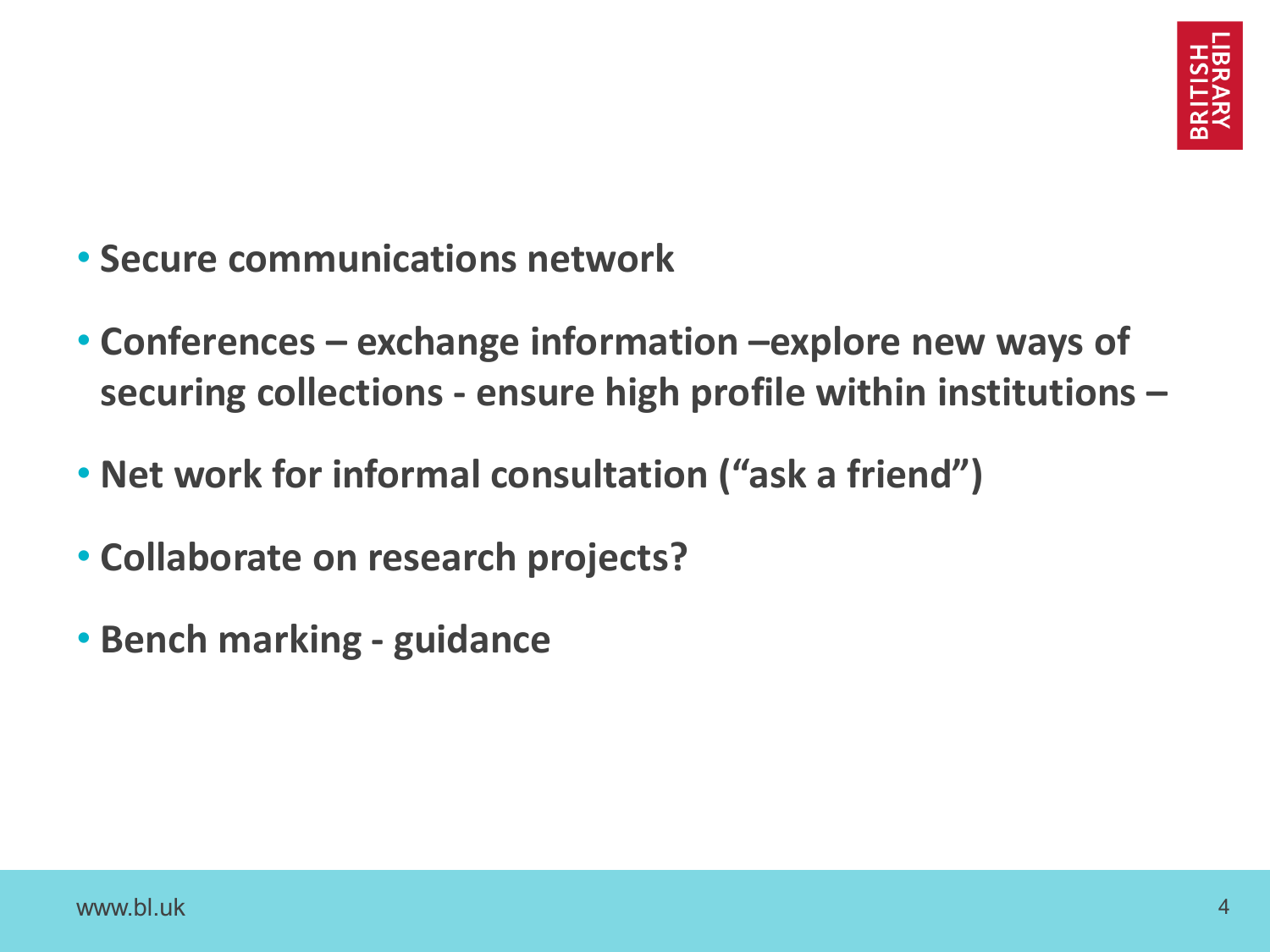#### Q6 Your mission statement expresses a committment to ensuring the security of your collection



| <b>Answer Choices</b>        | <b>Responses</b> |  |
|------------------------------|------------------|--|
| Yes                          | 60%              |  |
| No                           | 30%              |  |
| In part                      | 10%              |  |
| <b>Total Respondents: 10</b> |                  |  |

| <b>Comments</b>                                                                                                                                                                                             | <b>Date</b>       |
|-------------------------------------------------------------------------------------------------------------------------------------------------------------------------------------------------------------|-------------------|
| The Bibliothèque nationale de France (National library of France) collects, preserves and makes known the national documentary heritage (decree of january 03, 1994 on the<br>establishment of the library) | 8/30/2013 2:04 AM |
| The (short) mission statement only refers to the accessibility and sustainability of the colections                                                                                                         | 6/5/2013 1:27 AM  |
| It is (more or less) worked out in a separate statement on Safety & Security                                                                                                                                | 4/23/2013 4:37 AM |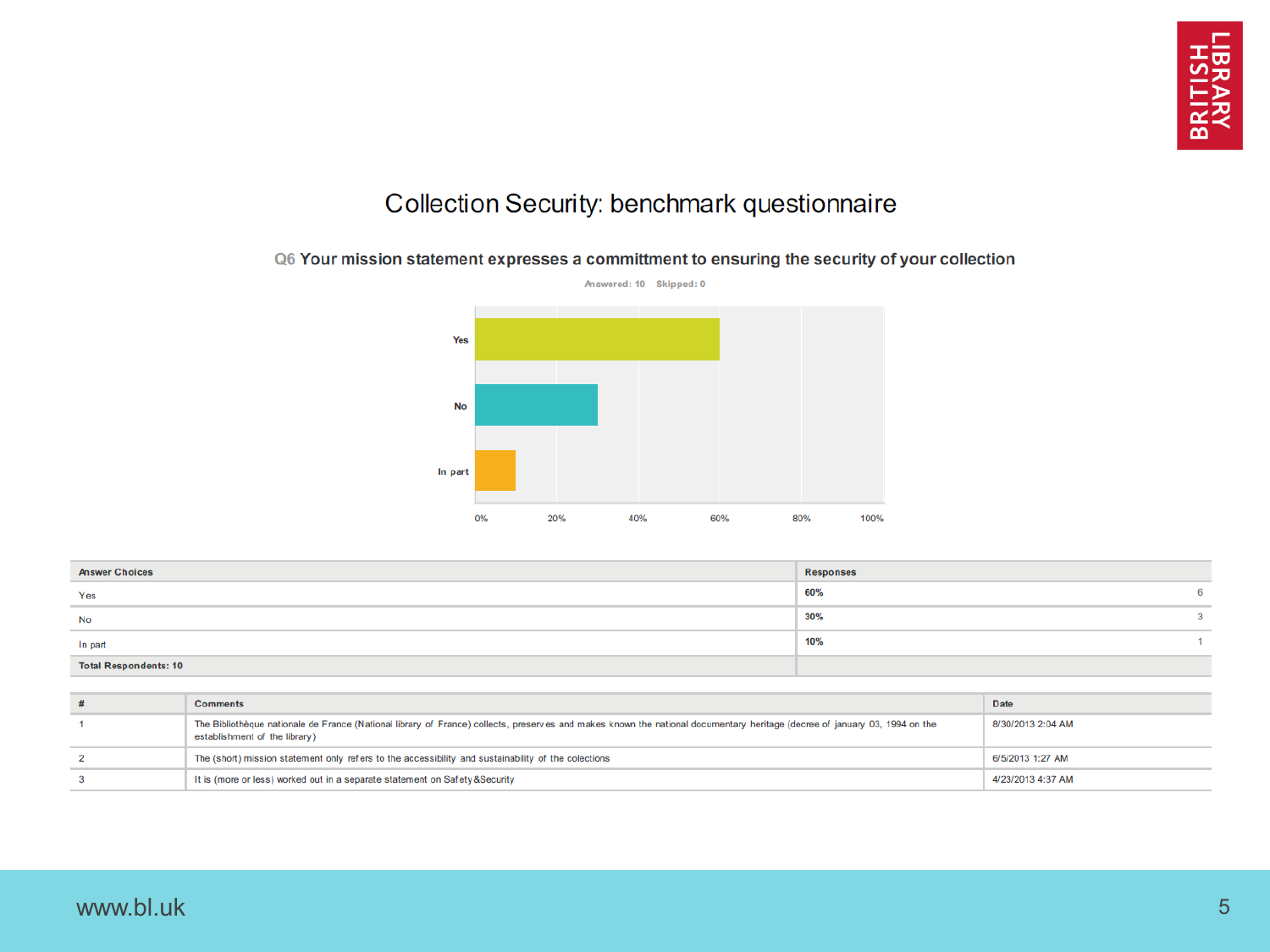#### Q8 An annual report on the security of your collection is presented to your governing body



| <b>Answer Choices</b> | <b>Responses</b> |    |
|-----------------------|------------------|----|
| Yes                   | 40%              |    |
| No                    | 30%              |    |
| In part               | 30%              |    |
| <b>Total</b>          |                  | 10 |

| <b>Comments</b>                                                                                                                                                                                                                                                          | <b>Date</b>       |
|--------------------------------------------------------------------------------------------------------------------------------------------------------------------------------------------------------------------------------------------------------------------------|-------------------|
| The annual report of the library usually includes a section on the collection security policy (stocktaking, stamping, possibly new measures undertaken to protect the library<br>collection). The annual stocktaking report is submitted to the Board of administration. | 8/30/2013 2:04 AM |
| Should do that                                                                                                                                                                                                                                                           | 6/5/2013 1:27 AM  |
| When we are asked for a report                                                                                                                                                                                                                                           | 5/6/2013 5:29 AM  |
| Security isssues may be mentioned if necessaary in the annual report to the government                                                                                                                                                                                   | 4/24/2013 6:21 AM |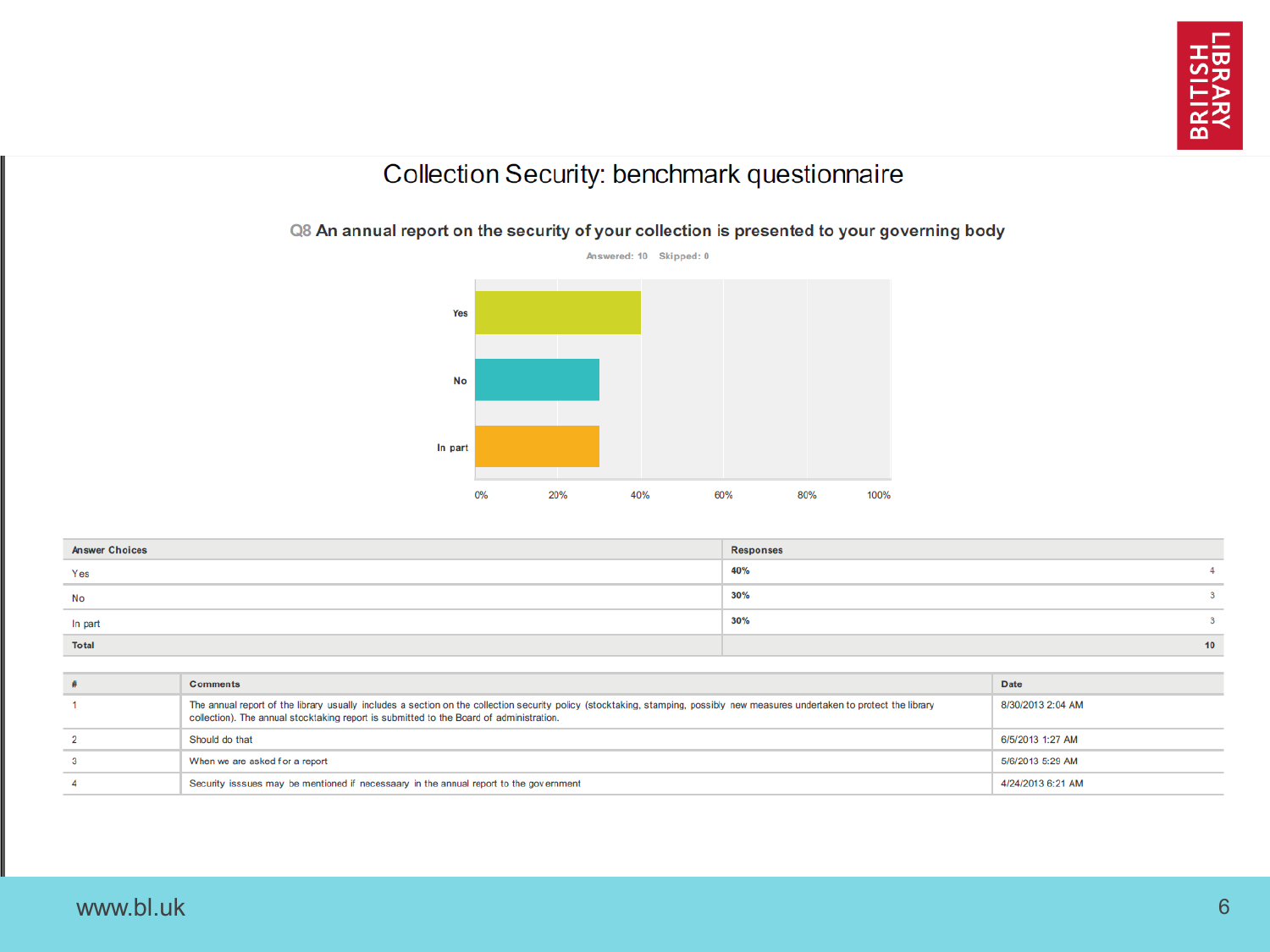

Q14 You have an agreed written procedure that details how you respond to instances of theft and mutilation / vandalism



| <b>Answer Choices</b> | <b>Responses</b> |                 |
|-----------------------|------------------|-----------------|
| Yes                   | 40%              |                 |
| No                    | 30%              |                 |
| In part               | 30%              |                 |
| <b>Total</b>          |                  | 10 <sup>1</sup> |

| Other<br>nlease specify, | Date              |
|--------------------------|-------------------|
| Being revised            | 5/29/2013 8:15 AM |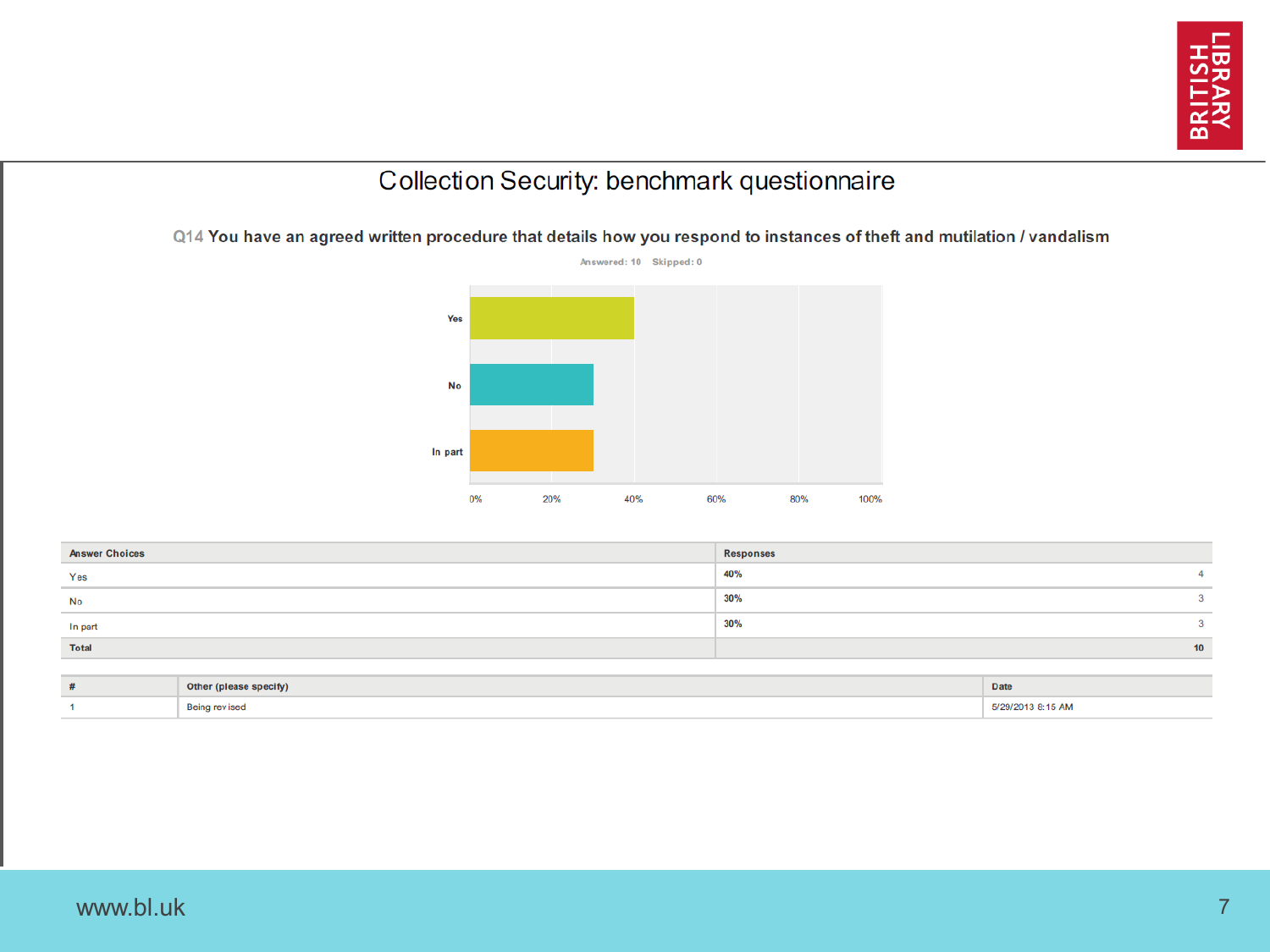

Q38 You permanently retain information on the name, address and (where appropriate) institutional affiliation of every Reader, and a photograph of every Reader



| <b>Answer Choices</b> | <b>Responses</b> |                 |
|-----------------------|------------------|-----------------|
| Yes                   | 50%              |                 |
| <b>No</b>             | 10%              |                 |
| In part               | 40%              |                 |
| <b>Total</b>          |                  | 10 <sub>1</sub> |

|            | <b>Comments</b>                                                                                                                                                                                                                                                 | <b>Date</b>       |
|------------|-----------------------------------------------------------------------------------------------------------------------------------------------------------------------------------------------------------------------------------------------------------------|-------------------|
|            | No photographs. And in a few months time a new readers registration system will be implemented, in which readers information will be automatically removed when registration has<br>not been renewed for two years and no books are registrated as being in use | 6/5/2013 2:02 AM  |
|            | In accordance with Data Protection Regulations                                                                                                                                                                                                                  | 5/31/2013 7:17 AM |
|            | We do not retain photographs of readers                                                                                                                                                                                                                         | 5/29/2013 8:30 AM |
|            | yes, of all the active users                                                                                                                                                                                                                                    | 5/6/2013 5:44 AM  |
| - 11.00 in | See nr 37.                                                                                                                                                                                                                                                      | 4/24/2013 6:30 AM |

8.50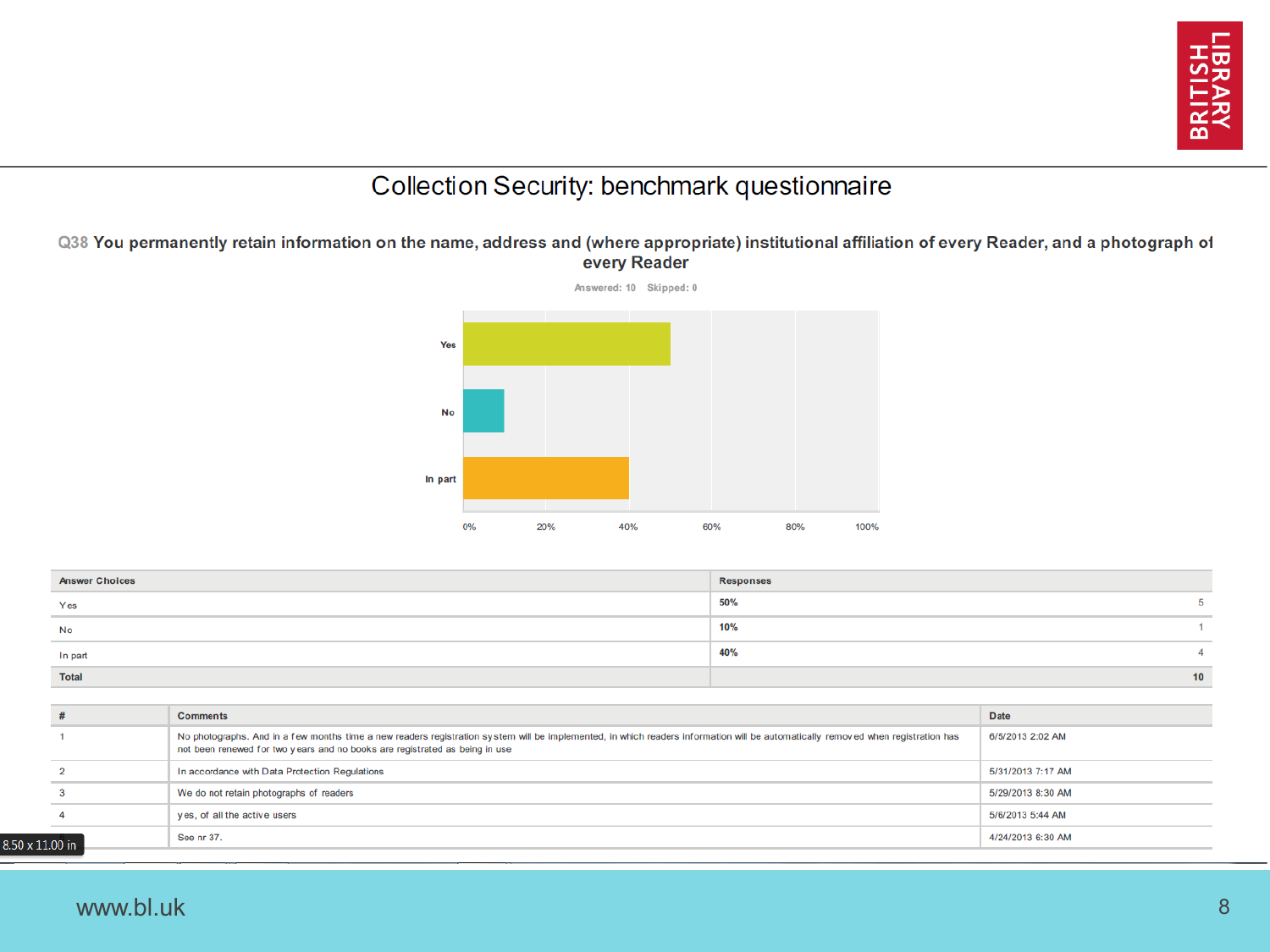

#### Q75 If legally permitted to do so, you permanently keep a complete record allowing you to identify the items used by Individual members of staff, and staff who work in a processing department



| <b>Answer Choices</b> | <b>Responses</b> |                 |
|-----------------------|------------------|-----------------|
| Yes                   | 30%              |                 |
| No                    | 30%              |                 |
| In part               | 40%              |                 |
| <b>Total</b>          |                  | 10 <sub>1</sub> |

| Comments                                                                                                          | <b>Date</b>       |
|-------------------------------------------------------------------------------------------------------------------|-------------------|
| Records for staff lending only. No systematic record for items used by staff who work in a processing departement | 9/11/2013 5:39 AM |
| it's the same system as the one which identifies use by visitors of the readingroom                               | 4/23/2013 5:05 AM |

#### 8.50 x 11.00 in

#### www.bl.uk 9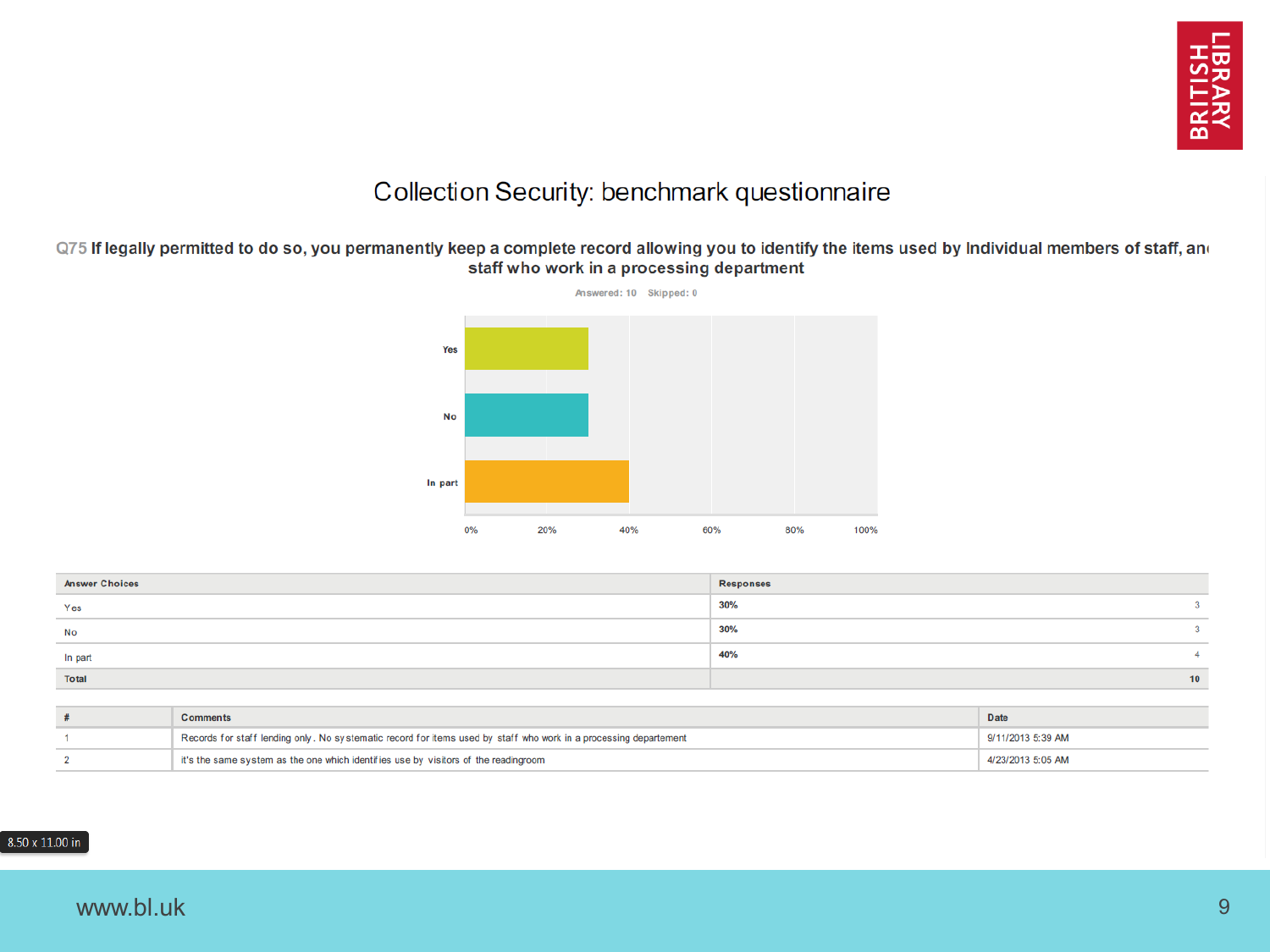#### Q77 Staff at all levels of your institution comply with your collection security policy



| <b>Answer Choices</b> | <b>Responses</b> |    |
|-----------------------|------------------|----|
| Yes                   | 60%              |    |
| No                    | 0%               |    |
| In part               | 40%              |    |
| <b>Total</b>          |                  | 10 |

|                                    | Date |
|------------------------------------|------|
| response<br>more and no reopended. |      |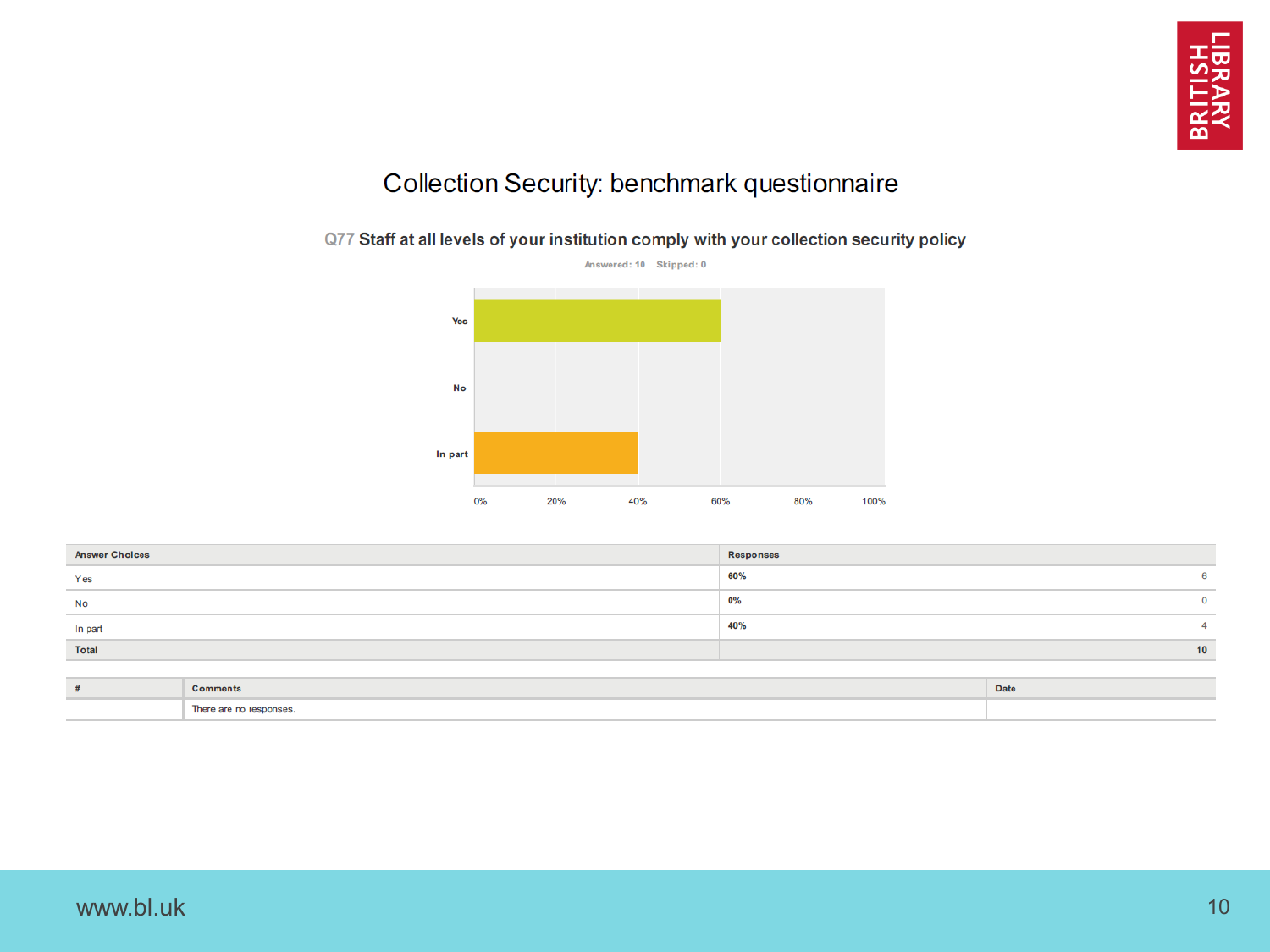



| <b>Answer Choices</b> | <b>Responses</b> |    |
|-----------------------|------------------|----|
| Yes                   | 70%              |    |
| No                    | 20%              |    |
| In part               | 10%              |    |
| <b>Total</b>          |                  | 10 |

| Other (please specify)    | <b>Date</b> |
|---------------------------|-------------|
| There.<br>responses<br>nr |             |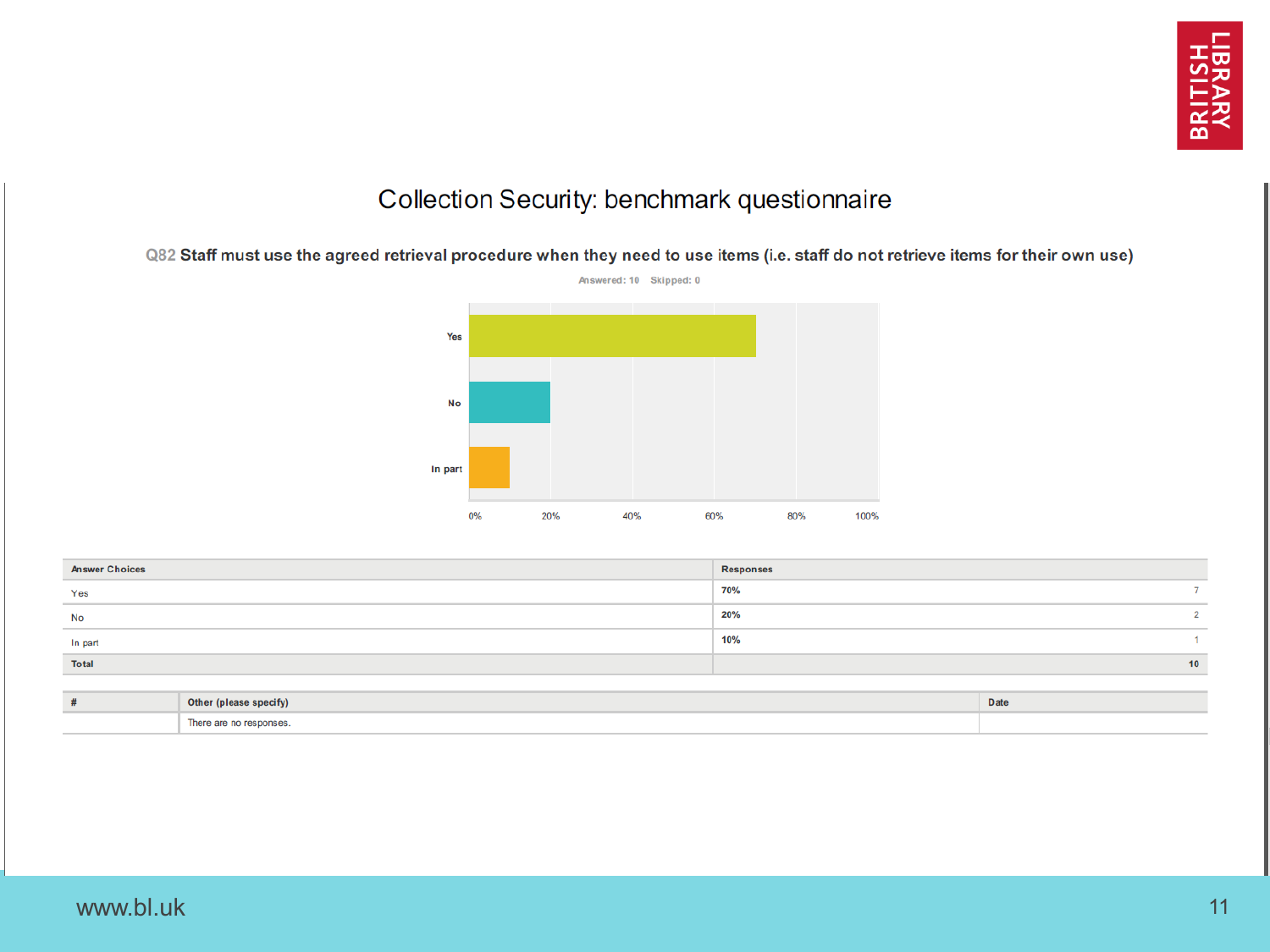

Q89 You provide training to staff who act as couriers when taking items to other institutions

| $\sim$          |
|-----------------|
| $\Omega$        |
| 10 <sub>1</sub> |
|                 |

|                           | Date                   |
|---------------------------|------------------------|
| <sup>1</sup> conservators | $-2013.557$<br>5:57 AM |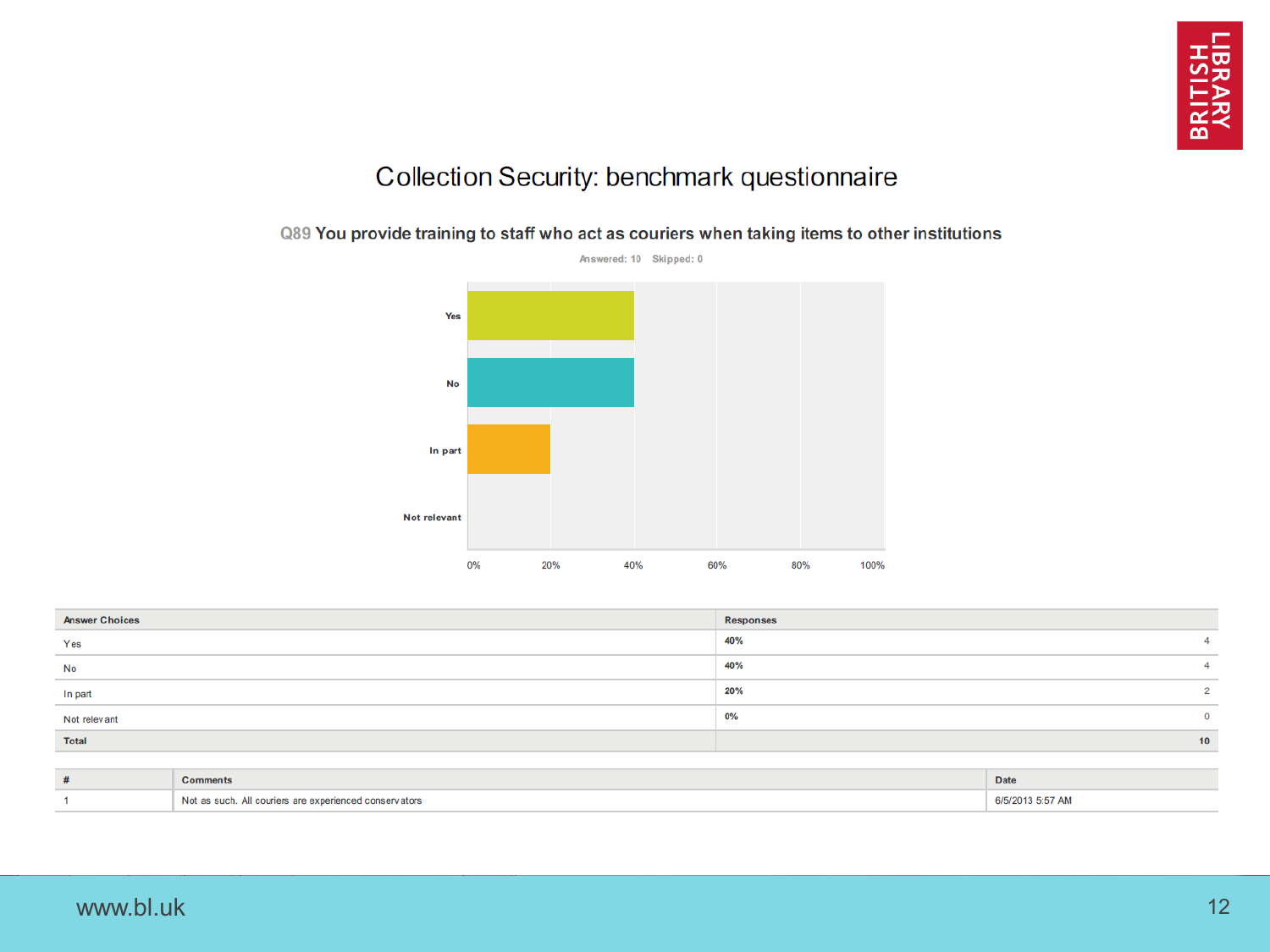CERL security conference:

Vatican Library in spring 2015

Legal conference on the return of stolen objects from library collections, the British Library, London 26th June 2015